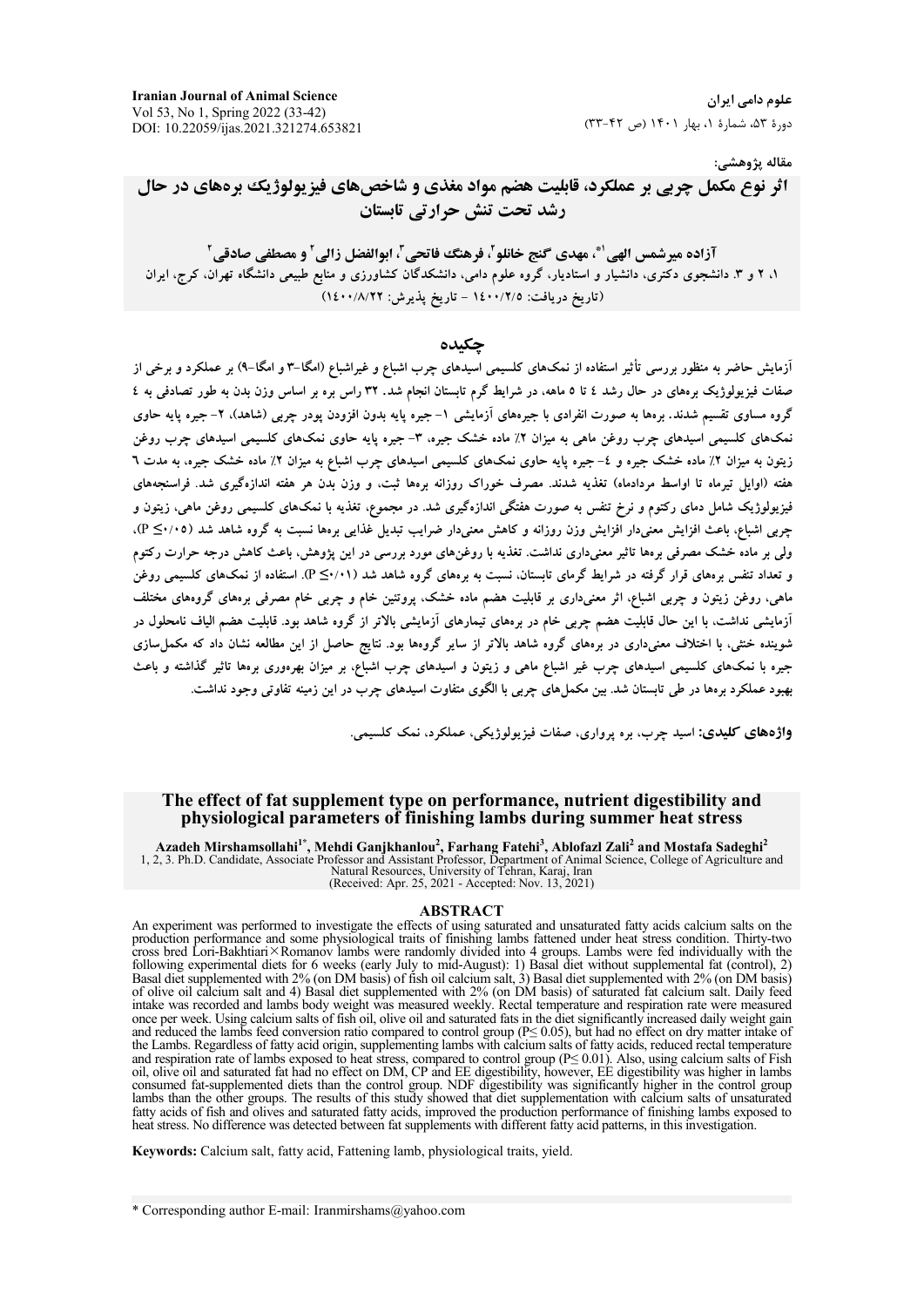از آنجا که تنش گرمایی باعث کاهش میزان انرژی مصرفی به دلیل کاهش مصرف خوراک میشود، افزایش تراکم انرژی در جیره غذایی ممکن است به کاهش آثار تنش گرمایی کمک کند. مکملهای چربی به دلیل تراکم انرژی بالاتر و گرمای متابولیکی کمتری که در مقایسه با فیبر یا نشاسته دارند، مصرف انرژی خالص را در دامهای تحت تنش گرمایی افزایش می-دهند (Conte et al., 2018). در نشخواركنندگان، جیرههای غذایی با گرمای افزایشی متابولیکی پایین، می توانند به بهبود مصرف و عملکرد خوراک در شرایط تنش گرمایی کمک کنند. مقدار بالای کالری چربیها به آنها اجازه میدهد که به راحتی در رژیم غذایی ترکیب شده و غلظت انرژی جیره را بدون افزایش قابل Conte et al., ) دوارت تخمیر، افزایش دهند 2017). تأثير مثبت مكمل (2018; SUCU et al., 2017 چربی در تنظیم دمای بدن، آنزیمهای پلاسما، الكتروليتها و هورمونها نشان داده شده است (Belhadj Slimen et al., 2019). تغذيه بيش از حد اسیدهای چرب غیراشباع که اثر سمی بر میکروبهای شکمبه دارند، می تواند منجر به کاهش هضم فیبر شود. با این حال نمکهای کلسیمی اسیدهای چرب با عبور از شکمبه بدون اینکه تأثیری بر هضم فیبر داشته باشند، میتوانند باعث افزایش غلظت انرژی جیره گردند. این نمکهای کلسیمی درpH پایین شیردان، تجزیه و در روده باریک قابل دسترس برای (Gustafson and Bowen, 1997) جذب می شوند

اگرچه مفهوم دستکاری محتوای چربی جیره غذایی برای بهبود اثر تنش گرمایی در طیور، خوک و گاو از نظر تئوریک منطقی به نظر می رسد، اما در گونههای مختلف نتایج متفاوتی به همراه داشته است. با این حال، توجه کمی به ترکیب اسیدهای چرب منابع چربی مورد استفاده شده است، لذا فرضیه انجام این پژوهش، این بود که آیا استفاده از نمکهای کلسیمی اسیدهای چرب غیراشباع امگا-۳ (روغن ماهی) و امگا-۹ (روغن زیتون) و نیز نمکهای کلسیمی چربی اشباع، می تواند بر عملکرد و خصوصیات فیزیولوژیک برههای در حال رشد آمیخته لری بختیاری و رومانف، در شرایط گرمای تابستان مؤثر باشد.

# مقدمه

در میان متغیرهای محیطی تأثیرگذار بر حیوانات، تنش گرمایی یکی از عواملی است که تولید حیوانات را در بسیاری از نقاط جهان به چالش میکشد. اگرچه حیوانات می توانند با عوامل تنش زای آب و هوایی سازگار شوند، با این حال ساز و کارهای پاسخگویی به تنش که ضامن حفظ بقای دام می باشند، برای عملکرد دام مضر هستند. تنش گرمایی بر عملکرد رشد، تولید شیر، تولید مثل، تولید گوشت و وقوع بیماری در دام تأثیر میگذارد .(Belhadj Slimen et al., 2019; Sejian et al., 2018) شدت تنش گرمايي تجربهشده توسط حيوانات با شاخص دمایی- رطوبت (THI) که شامل دمای محیطی و رطوبت نسبی است، برآورد می شود. پاسخهای هموستاتیک کلی به تنش گرمایی در گوسفند و بز شامل افزایش میزان تنفس، دمای بدن و مصرف آب، و کاهش مصرف ماده خشک میباشد. بیشتر تنظیماتی که توسط یک حیوان انجام می شود شامل اتلاف گرما در محیط و کاهش تولید گرمای متابولیکی است (Amani, 2017). تغییرات در میزان تنفس، ضربان قلب و دمای رکتوم اغلب به عنوان شاخصهای سازگاری فیزیولوژیکی با استرس گرمایی در Sejian et ) نشخوار کنندگان کوچک استفاده شده است al., 2018; Amani, 2017). كاهش توليد در حيوانات اهلی به میزان زیادی به افزایش نیازهای نگهداری برای حفظ دمای ثابت بدن و تغییر مصرف خوراک نسبت داده می شود (Indu & Pareek, 2015). تنش گرمایی سرعت رشد ,ا ۲۸ درصد، و بازده استفاده از خوراک ,ا ۲۰ درصد کاهش و نیازهای تغذیهای نگهداری گوسفندان را ۱۰ تا ٢٠ درصد افزايش مى دهد ( Vicente Pérez et al., )  $. (2020)$ 

موفقیت در غلبه بر آثار تنش گرمایی به احتمال زیاد مربوط به گرمای افزایشی خوراکهاست. بنابراین، فرمولاسيون جيرههاى مناسب از طريق افزودن منابع انرژی که به راحتی قابل هضم میباشند، آثار سودمندی را نشان دادهاند (Sucu et al., 2017). یکی از راهکارهای مدیریتی مهم برای به حداقل رساندن اثر تنش گرمایی و مقابله با کاهش ماده خشک مصرفی در محیط گرم، بهبود عملکرد و مدیریت تغذیه دامها از طريق افزايش غلظت انرژى جيره غذايي آنها است.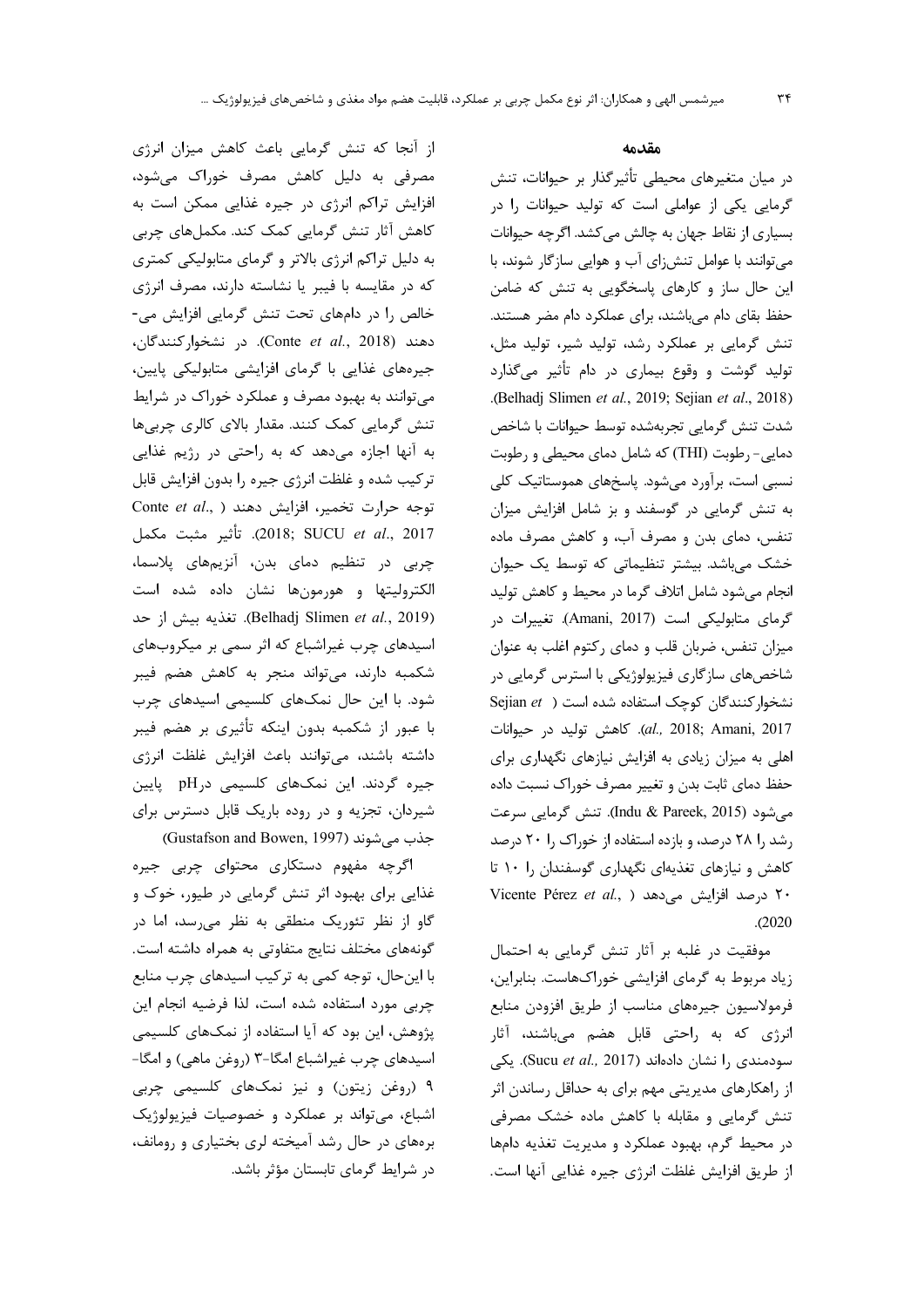(ADG) با تقسیم افزایش وزن (وزن زنده اولیه -وزن زنده نهایی) بر تعداد روزهای هر دوره تعیین شد. ضریب تبدیل غذایی از تقسیم میزان خوراک مصرفی به میزان افزایش وزن در هر هفته محاسبه گردید. نمونههایی از جيره غذايي و پسأخور بلافاصله پيش از وعده خوراکدهی صبح به صورت هفتگی جمعآوری شده و برای تجزیه و تحلیل شیمیایی در فریزر با دمای منفی ٢٠ درجه سانتي گراد منجمد شدند. به منظور تعيين گوارش پذیری مواد مغذی، نمونه مدفوع هر دو هفته یکبار (پس از وعدههای خوراکدهی صبح و بعد از ظهر) گرفته شد. آنالیز شیمیایی خوراک و مدفوع شامل پروتئين خام، الياف نامحلول در شوينده خنثى، کربوهیدراتهای غیر فیبری، خاکستر خام و عصاره اتری با روشهای استاندارد AOAC (2002) انجام شد.

قابلیت هضم مواد مغذی در کل دستگاه گوارش به روش استفاده از خاکستر نامحلول در اسید به عنوان نشانگر و با استفاده از رابطه زیر محاسبه شد (-Abel :(Caines et al., 1998

= قابلیت هضم ظاهر ی

درصد مارکر در غذا × درصد ماده مغذی در مدفوع 100 — 100 =<br>درصد مارکر در مدفوع × درصد ماده مغذی در غذا

فراسنجههای فیزیولوژیک شامل دمای رکتوم و نرخ تنفس به صورت هفتگی در ساعت ۱۵-۱۴ اندازهگیری شد. دمای رکتوم با استفاده از دماسنج در عمق ١٠-٨ سانتے متری رکتوم اندازہگیری شد. برای این منظور به مدت ۳ تا ۴ دقیقه دماسنج در رکتوم حیوان قرار داده می شد و بلافاصله دمای آن یادداشت میگردید. تعداد تنفس یک بار در هر هفته در ساعت ۱۵-۱۴ از طریق شمارش حرکت تهیگاه در مدت یک دقیقه با حداقل پنج با, تكرار انجام شد (Aleksiev, 2008).

درجه حرارت هوا (°C) و رطوبت نسبی (٪) در مزرعه یک بار در هفته، در ساعات ١٢ و ١۴، با استفاده از یک ترمو-رطوبت سنج دیجیتال اندازهگیری شد. مقادیر شاخص دما و رطوبت (THI) طبق فرمول (Marai et al., 2007) محاسبه شد:

THI = db °F-[(0.31-0.31 RH %) (db °F-14.4)] که در آن db °F دمای محیط(F°) و RH میزان رطوبت نسبی تقسیم بر ۱۰۰ است. منطقه خنثی حرارتی تعریف شده مربوط به مقادیر THI زیر ۷۰

مواد و روشها

تعداد ۳۲ راس بره پرواری نژاد آمیخته لری بختیاری× رومانف با میانگین وزن ۳۵/۲±۰/۵۲ کیلوگرم و میانگین سن حدود ۵ ماه از مزرعه آموزشی- تحقیقاتی دانشکده کشاورزی دانشگاه تهران انتخاب شده و از اواخر خرداد ماه به صورت انفرادی در جایگاههای مجزا نگهداری شدند تا با شرایط آزمایشی سازگار شوند. طی این دوره، واکسیناسیون (واکسن آنتروتوکسمی در دو نوبت به فاصله دو هفته به صورت زیر جلدی) و مبارزه با انگلهای داخلي و خارجي (قرص آلبندازول و نيكلوزامايد) به عمل آمد. در اوایل تیر ماه، برهها براساس وزن بدن به چهار گروه (۸ بره در هر گروه) تقسیم شدند و با استفاده از ۴ جيره غذايي شامل ١- جيره پايه بدون افزودن پودر چربی (شاهد)، ۲- جیره پایه حاوی نمکهای کلسیمی اسیدهای چرب روغن ماهی به میزان ۲٪ ماده خشک جیرہ، ۳- جیرہ پایه حاوی نمکھای کلسیمی اسیدھای چرب روغن زیتون به میزان ۲٪ ماده خشک جیره و ۴-جیره پایه به همراه نمکهای کلسیمی اسیدهای چرب اشباع (حاوى ٣۵٪ اسيد پالميتيک و ٥٠٪ اسيد استئاریک) به میزان ۲٪ ماده خشک جیره، تغذیه شدند. مکمل نمک کلسیمی اسیدهای چرب امگا-۳ (روغن ماهی) و پودر چربی محافظت شده اسیدهای چرب اشباع از شركت كيميا دانش الوند واقع در شهرك شكوهيه قم تهیه شد. همچنین نمک کلسیمی اسیدهای چرب امگا-۹ (روغن زيتون) نيز در اين شركت ساخته شد.

دوره اصلی تحقیق، از پنجم تیر ماه تا شانزدهم مرداد به مدت شش هفته متوالی بود. جیرههای غذایی با نسخه پنجم نرم افزار CNCPS به گونهای تنظیم شدند که از نظر انرژی و پروتئین یکسان باشند. جیره غذایی برهها روزانه در دو نوبت و در حد اشتها به صورت جیره کاملا مخلوط در اختیار دامها قرار میگرفت. برهها با جیرههای غذایی با پروتئین خام ۱۳/۵ درصد و انرژی قابل متابولیسم ۲/۷۳ مگا کالری بر كيلوگرم تغذيه شدند (جدول ١).

آب آشامیدنی تازه به صورت آزاد در دسترس بود. با توزین مقدار خوراک داده شده و باقیمانده، مقدار مصرف روزانه آنها محاسبه شد. در طول آزمایش برهها با فواصل هفتگی توزین شدند. میانگین افزایش وزن روزانه برهها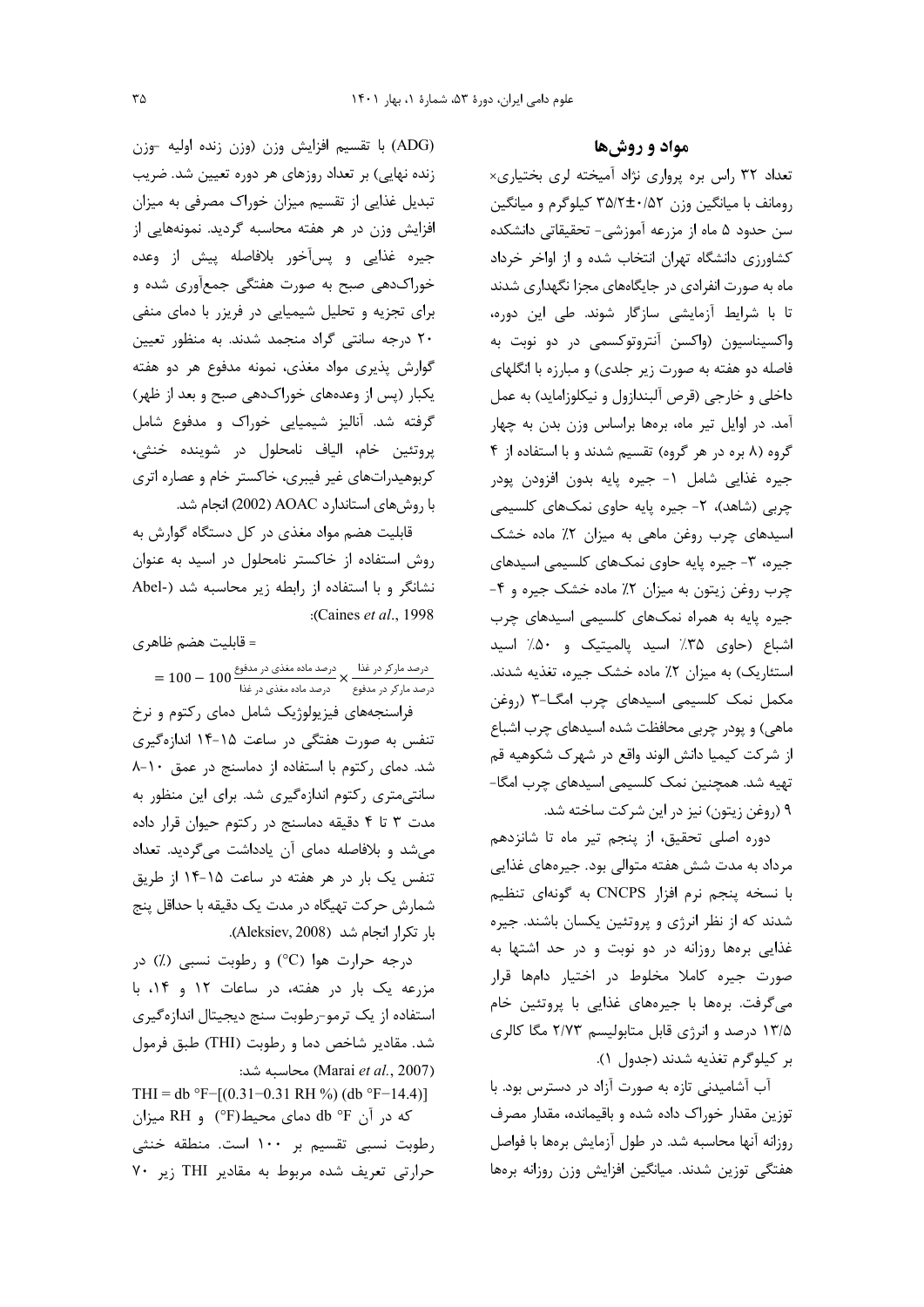است. در طی دوره آزمایش، میانگین دمای هوای اندازهگیری شده جایگاه نگهداری برهها بین ساعات ١٢ تا ٢٣، ٣٣ درجه سانتي گراد و رطوبت نسبي، ۵۵ درصد بود. بنابراین مقدار THI مربوطه ۸۱ بود (شکل ۰)، که نشان می دهد بر مها در طی مامهای تیر و مرداد از تنش گرمایی رنج میبردند.

است. مقادیر بین ۷۲ تا ۷۷ مربوط به استرس گرمایی خفيف، مقادير بين ٧٨ تا ٨٩ مربوط به حد متوسط استرس گرمایی و مقادیر بالای ۹۰ نشانگر استرس گرمایی شدید هستند (Wojtas *et al.*, 2013). ماههای تیر و مرداد، یک دوره زمانی خاص است که شاخص دما- رطوبت (THI) در حداکثر مقدار خود

جدول ۱. تركيبات غذايي و آناليز مواد مغذي جيره هاي آزمايشي

| Table 1. Feed ingredients and chemical composition of experimental diets on dry matter basis |          |           |               |                       |  |  |  |
|----------------------------------------------------------------------------------------------|----------|-----------|---------------|-----------------------|--|--|--|
| Feed ingredients                                                                             | Fish oil | Olive oil | Saturated fat | Without fat (control) |  |  |  |
| Alfalfa hay                                                                                  | 18.33    | 18.33     | 18.33         | 18.33                 |  |  |  |
| Corn silage                                                                                  | 8.33     | 8.33      | 8.33          | 8.33                  |  |  |  |
| Wheat straw                                                                                  | 3.33     | 3.33      | 3.33          | 3.33                  |  |  |  |
| Barley grain                                                                                 | 28.33    | 28.33     | 28.33         | 30.00                 |  |  |  |
| Corn grain                                                                                   | 16.67    | 16.67     | 16.67         | 19.33                 |  |  |  |
| Soybean meal                                                                                 | 7.92     | 7.92      | 7.92          | 7.92                  |  |  |  |
| Rice bran                                                                                    | 5.83     | 5.83      | 5.83          | 5.00                  |  |  |  |
| Wheat bran                                                                                   | 7.50     | 7.50      | 7.50          | 5.83                  |  |  |  |
| Calcium carbonate                                                                            | 0.33     | 0.33      | 0.50          | 0.50                  |  |  |  |
| Magnesium oxide                                                                              | 0.17     | 0.17      | 0.17          | 0.17                  |  |  |  |
| Mineral and vitamin mix <sup>1</sup>                                                         | 0.50     | 0.50      | 0.50          | 0.50                  |  |  |  |
| Salt                                                                                         | 0.25     | 0.25      | 0.25          | 0.25                  |  |  |  |
| Sodium bicarbonate                                                                           | 0.50     | 0.50      | 0.50          | 0.50                  |  |  |  |
| Fat powder                                                                                   | 2,00     | 2.00      | 1.83          | 0.00                  |  |  |  |
| Chemical composition, % of DM                                                                |          |           |               |                       |  |  |  |
| ME (Mcal/kg DM)                                                                              | 2.73     | 2.73      | 2.73          | 2.64                  |  |  |  |
| Crude protein $(\% )$                                                                        | 13.5     | 13.5      | 13.5          | 13.5                  |  |  |  |
| Neutral detergent fiber $(\%)$                                                               | 27.6     | 27.6      | 27.6          | 27                    |  |  |  |
| Non-fibrous carbohydrate (%)                                                                 | 51.7     | 51.7      | 51.7          | 52.3                  |  |  |  |
| Ash $(\%)$                                                                                   | 6.6      | 6.6       | 6.8           | 6.6                   |  |  |  |
| Ether extract $(\% )$                                                                        | 5.1      | 5.1       | 5.1           | 3.4                   |  |  |  |

11 - تركيبات: ۶۰۰ هزار واحد بين المللي ويتامين A۰ ۲۰۰ هزار واحد بين المللي ويتامين C، ۲۰۰ ميليگرم ويتامين K۵۰۰ E- ميليگرم آنتي اكسيدان، ۱۹۵ گرم کلسیم، ۸۰ گرم فسفر، ۲۱۰۰۰ میلیگرم منیزیم، ۲۲۰۰ میلیگرم تاسیگرم آهن، ۳۰۰ میلیگرم مس، ۳۰۰ میلیگرم روی، ۱۰۰ میلیگرم کبالت، ۱۲۰ میلی گرم ید و ۱/۱ میلی گرم سلنیوم.

1. Composition: 600,000 IU/kg of vitamin A, 200,000 IU/kg of vitamin D, 200 mg/kg of vitamin E, 2500 mg/kg antioxidant, 195 g/kg of Ca, 80 g/kg of P, 21000 mg/kg Mg, 2200 mg/kg of Mn, 3000 mg/kg of Fe, 300 mg/kg of Zn, 300 mg/kg of Cu, 100 mg/kg of Co, 120 mg/kg of I and 1/1 mg/kg of Se.





Figure 1. Changes in temperature-humidity index during experiment weeks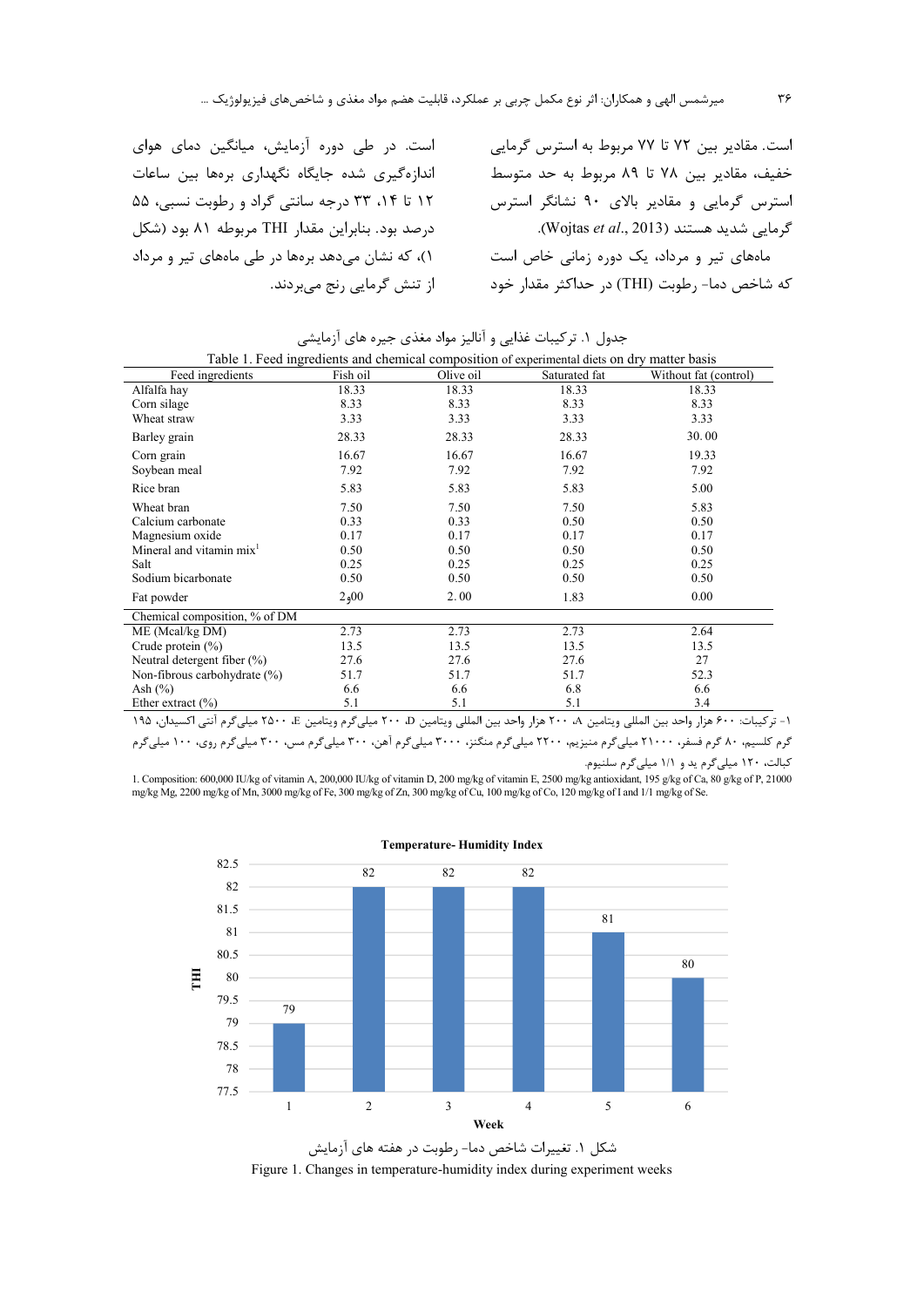انجام شده توسط .Sucu et al (2017)، استفاده از میکرو جلبک Schizochytrium limacinum به عنوان منبع تأمین *ک*ننده اسیدهای چرب امگا-۳ در جیره برەھا در فصل تابستان، بدون تأثیر بر میزان مصرف خوراک، باعث افزایش وزن روزانه برهها به میزان ٢٩/٣ درصد شد. استفاده از میکروجلبک، همچنین باعث تغییر در تخمیر شکمبه، افزایش انرژی موجود برای رشد و در نتیجه بهبود عملکرد تولیدی برهها شد. همچنین در مطالعه .(2016) Ibrahim Teama et al. افزایش قابل توجهی در وزن زنده بدن و افزایش وزن روزانه دامهای مصرف کننده مکمل چربی امگا۳ پلاس، در فصل تابستان ثبت شد. پیش از این گزارش شده بود که استفاده از مکمل چربی ممکن است تعادل انرژی را بهبود بخشد و وزن تولد را در بزها افزایش دهد. Cronjé (2011) گزارش کرد که طیور تغذیه شده با جیره پایه در طی تنش گرمایی، کاهش وزن داشتند، در حالی که طیوری که با جیره مکمل شده با روغن زیتون تغذیه شده بودند، افزایش وزن داشتند. همچنین مصرف خوراک در طیور تغذیه شده با روغن زیتون در طی دوره ۱۲ ساعته تنش گرمایی، به میزان کمتری نسبت به طیور گروه شاهد، کاهش ييدا كر د.

در پژوهش حاضر، ماده خشک مصرفی روزانه برههای مصرف کننده نمکهای کلسیمی اسیدهای چرب ماهی، زیتون و اشباع تفاوت معنیداری با برههای گروه شاهد نداشت (جدول ۲). از آنجا که میزان افزایش وزن روزانه برههای مصرف کننده پودر چربی با اختلاف معنیداری بیشتر از برههای شاهد بود، بنابراین استفاده از پودر چربی ماهی، زیتون و اشباع در زمان تنش حرارتی برهها، بهطور معنیداری (P=٠/٠۵) باعث كاهش ضرايب تبديل غذايي برمها نسبت به برههای گروه شاهد شده است (جدول ٢). بهطوری که استفاده از نمکهای کلسیمی اسیدهای چرب روغن ماهي، زيتون و چربي اشباع باعث بهبود ضریب تبدیل غذایی برهها نسبت به برههای گروه شاهد شد.

کاهش مصرف خوراک در شرایط گرما، به عنوان یک پاسخ انطباقی برای تنظیم تولید حرارت

تجزیه و تحلیل برای دادههای با یک دوره مشاهده، با استفاده از طرح كاملا تصادفى انجام شد. مدل آماری مورد استفاده به صورت زیر می باشد که در آن X<sub>ii</sub>: مشاهده تکرار i ام، سطح j ام منبع چربی و  $P$ دوره زمانی، µ: میانگین جمعیت A: اثر تیمار (منبع چربی و دوره زمانی)، e<sub>ij</sub> اثر خطای آزمایشی، هستند.  $X_{ij} = \mu + A_i + e_{ij}$ 

و برای دادههای تکرار شونده به کمک رویه Mixed نرمافزار آماری SAS (1996) در قالب طرح اندازهگیریهای مکرر تجزیه گردید. مقایسات میانگین با آزمون دانكن در سطح احتمال پنج درصد صورت گرفت. مدل آماري براي تجزيه اين دادهها به صورت ذيل بود:

 $Y_{ikl} = \mu_+ A_{i^+} + T_{K^+} Animal_l(A)_{i^+} AT_{ijk^+}e_{ikl}$ كه در آن؛ µ: ميانگين جمعيت، A<sub>i</sub>: اثر منبع چربي، TK: اثر زمان k ام اندازهگیری صفت، Animal<sub>l</sub>: اثر حیوان 1 در تیمار ام، eikl و خطای آزمایشی، Yikl: مشاهده سطح i ام فاكتور منبع چربي و سطح k ام زمان اندازهگیری و سطح اام اثر حیوان، هستند.

## نتايج و بحث

جدول ۲ اثر استفاده از نمکهای کلسیمی اسیدهای چرب روغن ماهی، روغن زیتون و چربی اشباع در جیرههای غذایی برههای پرواری را بر عملکرد رشد، مصرف خوراک و صفات فیزیولوژیک برهها در شرایط گرمای تابستان (تیر و مرداد) نشان میدهد. میانگین وزن برمها در شروع آزمایش ۳۵/۲±۰/۵۲ کیلوگرم بود و تفاوت معنیداری بین وزن اولیه برههای گروههای مختلف وجود نداشت. همانگونه که در جدول ۲ ملاحظه میشود، افزایش وزن روزانه برهها در طی ۶ هفته دوره آزمایش، بین گروههای مصرف کننده پودر چربی اسیدهای چرب اشباع و غیراشباع با گروه شاهد، تفاوتهای معنیداری (P=٠/٠۵) داشتند.

در مطالعهای که روی قوچهای مالپورا انجام شد، عوامل تنش;ای متعدد از جمله تنش گرمایی، به طور قابل توجهي، وزن بدن و نمره وضعيت بدن قوچها را کاهش داد. تغذیه مناسب در هنگام استرس گرمایی Sejian et al., ) است ( Sejian et al., ) 2018). همسو با نتايج اين تحقيق، در مطالعه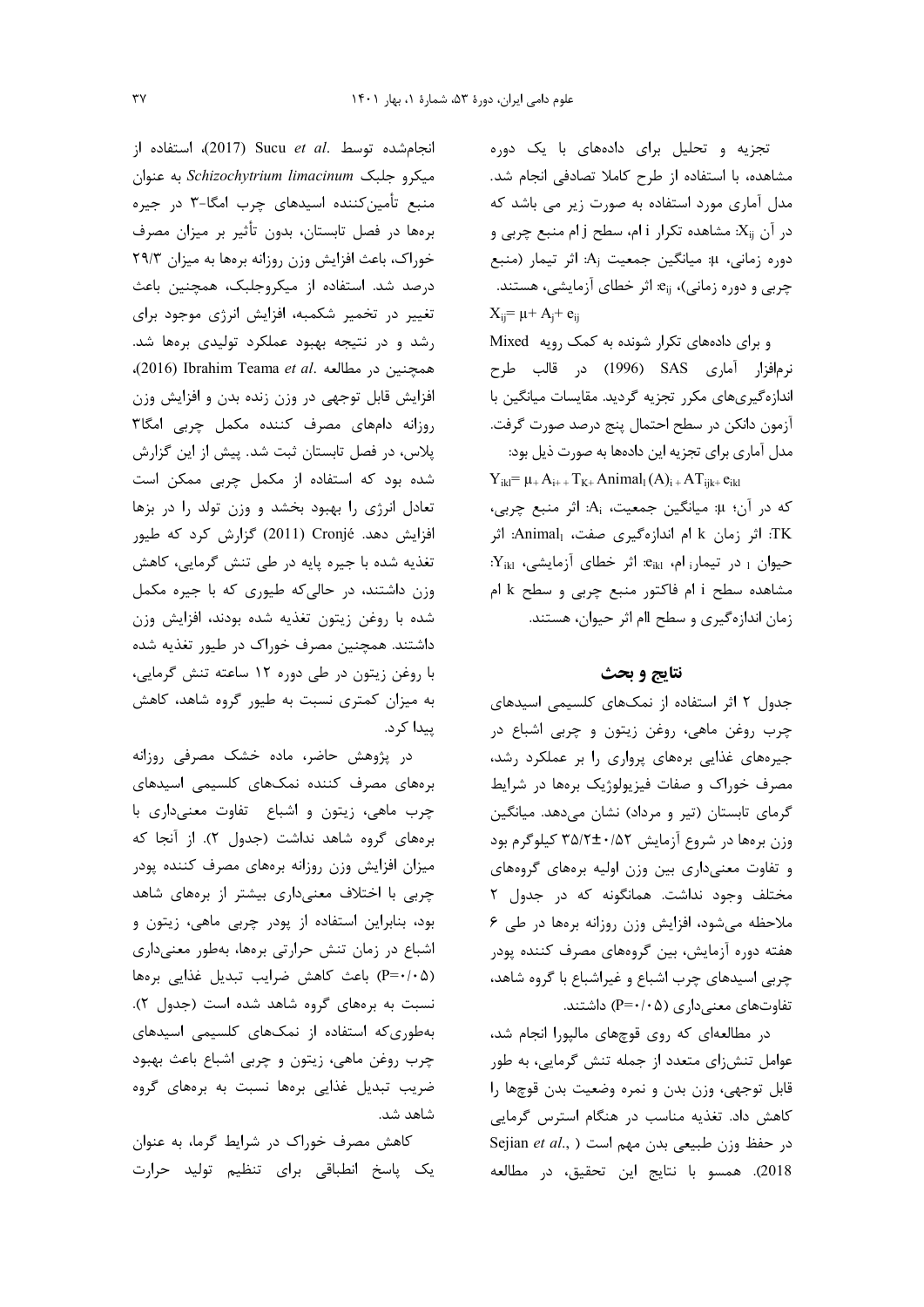متابولیکی داخلی در حیوانات تحت تنش گرمایی شناسایی شده است (Sejian et al., 2018). به عبارت دیگر کاهش مصرف خوراک می تواند به دلیل مکانیسم سازشی گوسفندان برای تولید کمتر گرما در بدن باشد. اگر حیوانات در مرحله تولید (رشد، شیردهی) قرار داشته باشند، کاهش در مصرف خوراک و تولید گرمای داخلی، باعث کاهش عملکرد میشود ( & Indu Pareek, 2015). در نشخواركنندگان، جيرەهاي غذايي با گرمای افزایشی متابولیکی پایین، میتوانند به بهبود مصرف و عملکرد خوراک در شرایط تنش گرمایی Conte et al., 2018).

در مطالعه انجام شده توسط .Sucu et al (2017) نيز استفاده از میکرو جلبک Schizochytrium limacinum به عنوان منبع تامین کننده اسیدهای چرب امگا۳ در جیره برهها، تأثیری بر میزان مصرف خوراک روزانه آنها در فصل تابستان نداشت. همچنین عدم تاثیر در مصرف خوراک روزانه در پاسخ به مصرف مکمل جلبک، در گاو نيز مشاهده شده است (Braden et al., 2007).

در يژوهش انجام شده توسط Ibrahim Teama et .al (2016)، استفاده از کیسول امگا۳ پلاس در طی ماههای گرم تابستان در بزهای نر بلدی (Baladi)، باعث افزایش معنی دار ماده خشک مصرفی بزها شد. .Okukpe et al (2011) دریافتند که اسیدهای چرب امگا- ۳ وقتی به مدت هشت هفته در سطوح مختلف برای بزها استفاده می شوند، باعث افزایش مصرف خوراک و بازده خوراک میشوند.

از آثار گوارشی مصرف امگا ۳ می توان به افزایش

آروغ و اشتها و بهبود جذب اسیدهای چرب در روده اشاره کرد. به این صورت که تغذیه تکمیلی با کپسول امگا۳ پلاس، چربی را تا حدی در شکمبه بیاثر کرده و گاهی اوقات می تواند از کاهش ماده خشک مصرفی جلوگیری کند. همچنین می تواند باعث فرار اسیدهای چرب خاص از بیوهیدروژناسیون شکمبه شده تا در روده کوچک برای جذب و استفاده در دسترس قرار گیرند. نیز گزارش نمودند که استفاده Ghoorchi et al., (2006) از اسیدهای چرب بلند زنجیر در جیره برهها تاثیری بر مصرف خوراک آنها نداشت. هر چند روغنهای حاوی اسیدهای چرب غیراشباع با کاهش حرکات روده منجر به كاهش ماده خشك مصرفى توسط دام شد.

مشخص شده است که استرس گرمایی صرف نظر از کاهش مصرف خوراک، باعث افزایش نیاز نگهداری و کاهش میزان متابولیسم در دام می شود. کاهش مصرف انرژی همراه با افزایش نیاز انرژی برای نگهداری، انرژی مورد نیاز برای رشد، آبستنی و شیردهی را کاهش داده و باعث تعادل منفی انرژی می شود (Belhadj Slimen et al., 2019). افزودن مکمل چربی به جیره غذایی به دلیل تراکم انرژی بالاتر و گرمای متابولیکی کمتری که در مقایسه با فيبر يا نشاسته دارد، مصرف انرژى خالص را در دام-های تحت فشار گرمایی افزایش میدهد. چربیهای محافظت شده از تجزیه در شکمبه، در جیره غذایی به طور قابل توجهي گرماي افزايشي متابوليكي را كاهش داده و نقش چربیها را در طول دوره تنش گرمایی بهبود مي بخشند (Conte et al., 2018).

جدول ۲. اثر مکملسازی جیره با نمکهای کلسیمی اسیدهای چرب بر پارامترهای فیزیولوژیکی و عملکرد در برههای پرواری Table 2. The effects of dietary supplement of fatty acids calcium salts on physiological and performance parameters

| in growing ramos.                |                    |                      |                      |                      |            |         |  |  |
|----------------------------------|--------------------|----------------------|----------------------|----------------------|------------|---------|--|--|
| Parameter                        | Without fat        | Fish                 | Olive                | Saturated            | <b>SEM</b> | P-value |  |  |
|                                  | (control)          | oil                  | oil                  | fat                  |            |         |  |  |
| Initial weight (kg)              | 35.33              | 35.02                | 35.4                 | 35.15                | 0.52       | 0.99    |  |  |
| Final weight (kg)                | 44.15              | 45.86                | 45.19                | 45.43                | 0.61       | 0.847   |  |  |
| Average daily gain $(g)$         | 0.210 <sup>b</sup> | $0.258$ <sup>a</sup> | $0.233$ <sup>a</sup> | $0.249$ <sup>a</sup> | 0.01       | 0.05    |  |  |
| $DMI$ (kg)                       | 1.57               | 1.65                 | 1.48                 | 1.54                 | 0.035      | 0.405   |  |  |
| <b>FCR</b>                       | 7.69 <sup>a</sup>  | $6.53^{b}$           | 6.59 <sup>b</sup>    | 6.59 <sup>b</sup>    | 0.36       | 0.05    |  |  |
| Temperature indices              |                    |                      |                      |                      |            |         |  |  |
| Rectal temperature $(^{\circ}C)$ | 39.88 <sup>a</sup> | 39.48 bc             | 39.38 $\degree$      | 39.63 <sup>b</sup>   | 0.05       | 0.01    |  |  |
| Respiratory rates (count/min)    | 106.3 <sup>a</sup> | 88 <sup>b</sup>      | $76.5^{b}$           | 85 <sup>b</sup>      | 4.58       | 0.01    |  |  |

SEM, Standard error of the mean; DMI, Dry matter intake; FCR, Food conversion ratio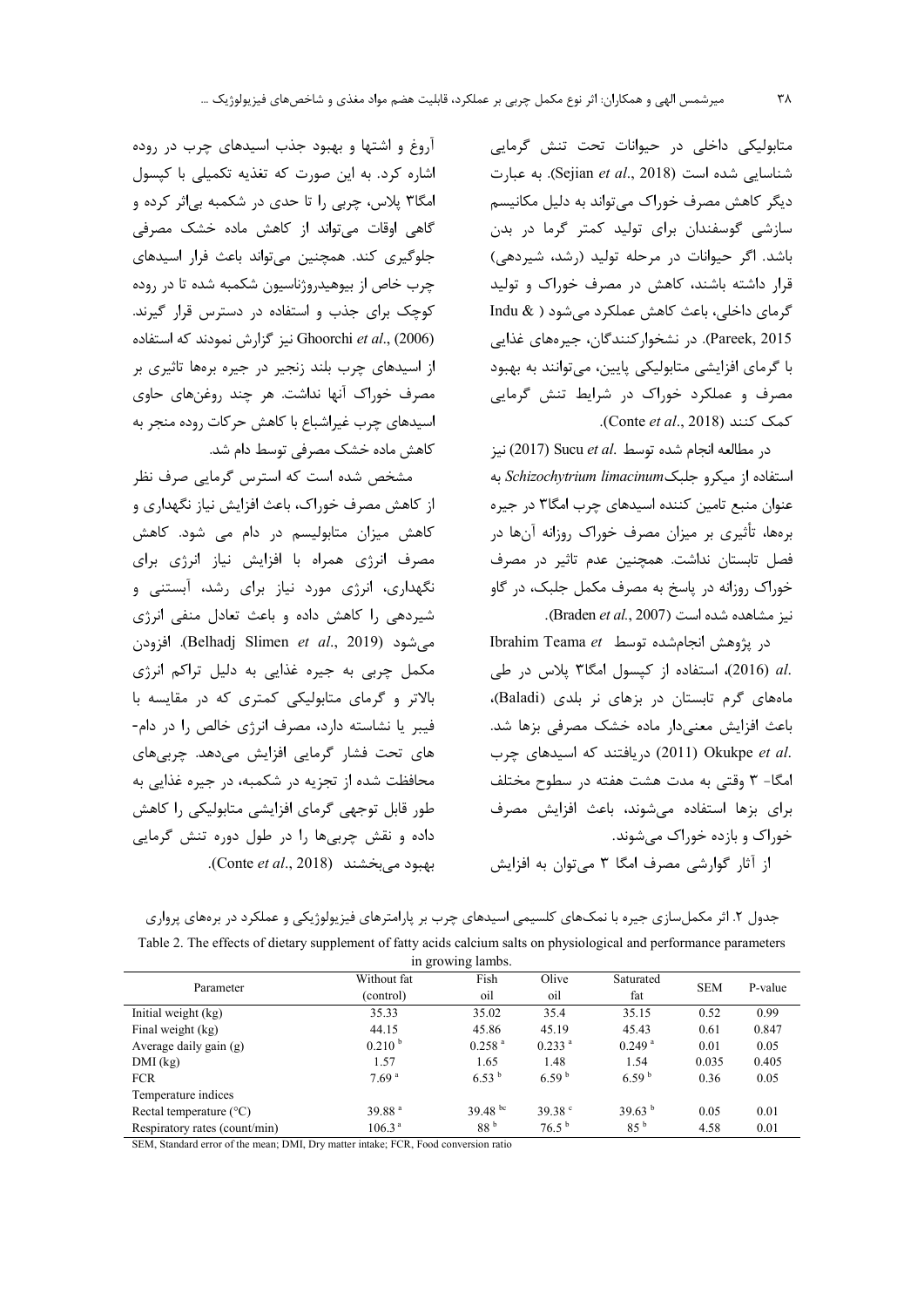در طول دوره ۴۲ روزه آزمایش، استفاده از نمکهای کلسیمی اسیدهای چرب غیراشباع و اشباع، اثر معنیداری بر درجه حرارت رکتوم برههای قرار گرفته در شرایط گرمای تابستان نشان داد (P=٠/٠١). به طوری که بیشترین درجه حرارت رکتوم مربوط به برههای گروه شاهد (۳۹/۸۸ درجه سانتی گراد) و کمترین درجه حرارت رکتوم مربوط به برههای گروه روغن زیتون (۳۹/۳۸ درجه سانتی گراد) بود. بین دو گروه روغن زیتون و ماهی تفاوت معنیداری مشاهده نشد. پودر چربی اشباع نیز باعث کاهش معنیدار درجه حرارت رکتوم نسبت به گروه شاهد گردید.

دمای رکتوم اغلب به عنوان شاخص اندازهگیری دمای داخل بدن حیوانات استفاده میشود. افزایش دمای رکتوم به میزان یک درجه سانتیگراد یا کمتر باعث كاهش عملكرد اكثر گونههاى دام مى شود Indu & Pareek, 2015) افزایش درجه حرارت بدن با کاهش قابل توجه مصرف خوراک، باز توزیع جریان خون و تغییر در عملکردهای غدد درون ریز همراه است که بر عملکرد تولید و تولید مثل دام تأثیر منفی خواهد گذاشت (Amani, 2017). دمای رکتوم در شرایط حرارتی خنثی بین ۳۸/۳ تا ۳۹/۹ درجه متغیر است. افزایش دمای هوای محیط از ۱۸ به ۳۵ درجه سانتیگراد با افزایش قابل توجه دمای رکتوم در گوسفندان همراه است. دمای رکتوم از ۴۲ درجه سانتی گراد به بالا خطرناک در نظر گرفته می شود (Indu & Pareek, 2015). در مطالعه انجام شده توسط .Wang et al (2010) با مصرف جیرههای غذایی حاوی مکمل اسیدهای چرب اشباع در سطح صفر، ۱/۵، یا ۳ درصد ماده خشک جیره غذایی گاوهای شیری اواسط دوره شیردهی، دمای رکتوم در ساعت ٢ بعد از ظهر كاهش يافت (Hao et al. 2016). نیز گزارش کردند که کاربرد اسیدهای چرب اشباع شده در جیره غذایی گاوهای شیری، باعث کاهش دمای راست روده گاوها می شود. کاهش دمای بدن ممکن است به دلیل کاهش گرمای افزایشی جیرههای غذایی در زمان مصرف اسیدهای چرب اشباع باشد که در آن گرمای متابولیکی ذخیره می شود. استفاده از اسیدهای چرب اشباع ممکن است وضعیت انرژی را در گاوهایی که تحت

تنش گرما قرار دارند، بهبود بخشد. Belhadj Slimen et .al (2019) تأثير مثبت مكمل چربي را در تنظيم دماي بدن، آنزیمهای پلاسما، الکترولیتها و هورمونها نشان دادند. آنها همچنین گزارش کردند که بذر کامل کتان بهصورت مكمل خوراك پاسخ ايمنى و تنظيم حرارتى میشها را در فصل گرما بهبود میبخشد.

در این آزمایش استفاده از پودر چربی بدون در نظر گرفتن منبع آن باعث كاهش معنىدار تعداد تنفس برهها در هر دقیقه نسبت به گروه شاهد شد (P≤·/·۱). تفاوت بین گروههای مصرف کننده چربی اشباع و غيراشباع معنى دار نبود (جدول ٢).

محققین برخی از پاسخهای فیزیولوژیکی نژادهای مختلف گوسفند تحت تنش حرارتی را بررسی و تغییرات دمای رکتوم را بین ۳۸/۲ تا ۴۱/۱ درجه سانتیگراد، نوسانات میزان تنفس را از ۳۲ تا ۲۷۱ تنفس در دقیقه و ضربان قلبی را بین ۶۵/۳ تا ۱۰۲ بار در دقیقه گزارش .(Belhadj Slimen et al., 2019).

اندازهگیری میزان تنفس و تعیین شدت تنش گرمایی با توجه به میزان تنفس در دقیقه (کم: ۴۰-۶۰، متوسط: ۶۰–۸۰، زیاد: ۸۰–۱۲۰ و شدید: بالاتر از ۱۲۰)، در دسترس ترین و آسان ترین روش برای ارزیابی تأثیر استرس گرمایی در حیوانات است (Amani, 2017). افزایش نرخ تنفس تلاشی برای افزایش تبخیر تنفسی است. میزان تنفس، اندازهگیری عملی و قابل اتکایی برای بار حرارتی است و مشخص شده است که میزان تنفس بالاتر از ۸۰ تنفس در دقیقه نشانگر تنش گرمایی زیاد است ( & Indu Pareek, 2015). تحقيقات انجام شده، نشان داده است که برخی از افزودنیهای خوراکی از جمله چربیها می توانند با حفظ هموستاز و جلوگیری از کمبود مواد مغذی، اثر منفی استرس گرمایی را برطرف کنند (Wang et al., 2010). دستکاری محتوای چربی جیره غذایی برای بهبود آثار تنش گرمایی در طیور و دامهای مختلف، نتایج متفاوتی به همراه داشته است. با این حال، توجه کمی به ترکیب اسیدهای چرب منابع چربی مورد استفاده شده است، که احتمالاً با توجه به این فرضیه است که تمام منابع چربی حرارت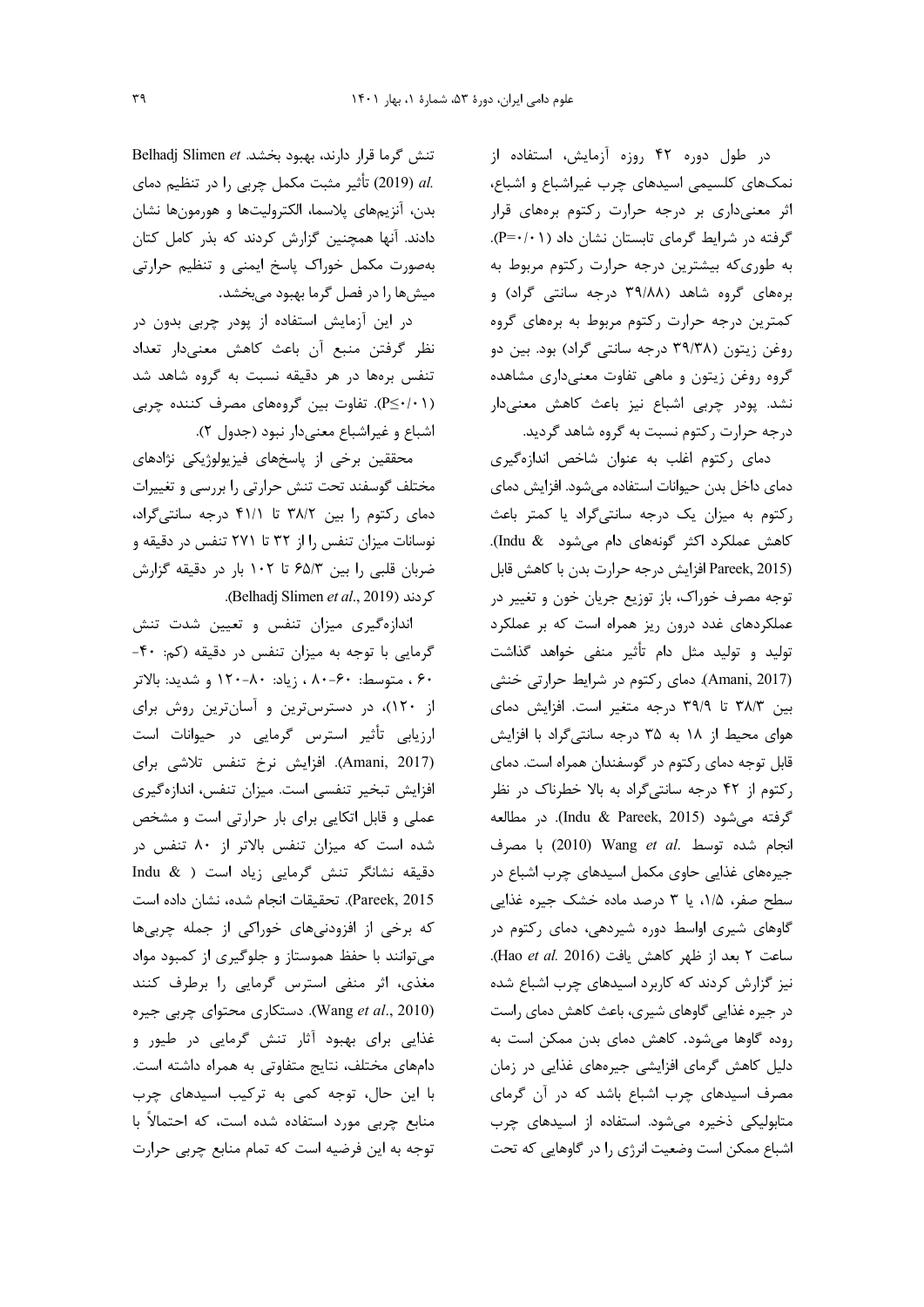افزایشی کمتری نسبت به کربوهیدراتهای جیره ایجاد میکنند. با این وجود، شواهدی وجود دارد که مکمل نمودن جیرههای غذایی با اسیدهای چرب بلند زنجیره مانند اسید پالمیتیک، اسید لینولئیک و اسید اولئیک میتوانند آثار منفی درجه حرارت بالا را در دام و طيور بهبود بخشند (Cronjé, 2011).

جدول ۳، اثر استفاده از نمکهای کلسیمی چربی های اشباع و غیر اشباع (ماهی و زیتون)، بر میزان مصرف و قابلیت هضم مواد مغذی، در برههای قرار گرفته در شرایط تنش گرمایی را نشان میدهد. ملاحظه میشود که تنها میزان مصرف روزانه چربی خام در برههای مصرف کننده پودر چربی با اختلاف معنیداری بیشتر از گروه شاهد بود (P=۰/۰۰۱) و میزان مصرف روزانه پروتئین خام و الیاف نامحلول در شوینده خنثی (NDF)، بین گروههای مصرف کننده پودر چربی با گروه شاهد اختلاف معنیداری نداشتند.

در اين پژوهش، قابليت هضم ماده خشک، پروتئين خام و چربی خام در بین تیمارهای آزمایشی، اختلاف معنیداری نداشتند. با این حال قابلیت هضم چربی خام در برههای مصرف کننده پودر چربی، نسبت به برههای گروه شاهد تمایل به افزایش داشت. دلیل آن میتواند وجود منابع چربی مورد استفاده باشد که تا حدودی توانسته قابلیت هضم ظاهری چربی خام جیره را افزایش دهد. در این پژوهش، قابلیت هضم الیاف نامحلول در شوینده خنثی، با اختلاف معنیداری در برههای گروه شاهد بالاتر از سایر گروهها بود (جدول ۳).

گزارشهای مختلف در مورد تأثیر استرس گرمایی بر قابلیت هضم وجود دارد. برخی از نویسندگان، افزایش قابلیت هضم ناشی از تنش گرمایی را گزارش کردند و برخی دیگر همبستگی منفی یا عدم ارتباط بین تنش گرمایی و قابلیت هضم را گزارش کردند (Hyder et al, 2017). تنش گرمایی، جذب عناصر غذایی و انرژی قابل جذب را تغییر میدهد. شروع استرس گرمایی منجر به کاهش فعالیتهای خوردن و چرا به دلیل کاهش مصرف اختیاری خوراک میشود. مصرف ماده خشک به شدت کاهش می یابد. همچنین میزان عبور غذا از دستگاه گوارش کاهش می یابد، در نتيجه منجر به افزايش قابليت هضم مي شود ( & Indu

Pareek, 2015). چندین پژوهشگر گزارش دادهاند که در شرایط گرما، هضم جیره غذایی و میزان عبور مواد از شکمبه تحت تأثير تغييرات ماده خشک مصرفي قرار نمی گیرند. اثر منفی کاهش فعالیت باکتریهای شکمبه بر قابلیت هضم جیره غذایی، ممکن است بر آثار مثبت ناشی از کاهش ماده خشک مصرفی و کاهش میزان عبور مایع شکمبه غلبه کرده و در نتیجه باعث کاهش هضم جیره غذایی در دامهای تحت تنش Shafie et (Conte et al., 2018). Shafie et al. (1994) گزارش كردند كه تحت شرايط تنش گرمایی (دمای ۳۵ درجه سانتی گراد)، میزان ماده خشک، ماده آلی، پروتئین خام، فیبر خام و NFE هضم شده گوسفندان به میزان کمی بالاتر از دمای ۱۸ درجه بود. بیان شده است که تفاوت اثر مکملهای چربی بر قابلیتهای هضم مواد مغذی، به میزان اسیدهای چرب آزاد و درجه اشباع چربیها بستگی دارد (Zinn et al., 2000). Jenkins (2000) نيز با بررسی مطالعات پیشین گزارش کرد که چربی جیره قابلیت هضم الیاف را در شکمبه کاهش میدهد. محققین دلیل این امر را اثر منفی اسیدهای چرب غیراشباع بر میکروبهای شکمبه دانستند. لازم به ذکر است که با کاهش میزان علوفه جیره، قابلیت هضم اسید چرب در روده تغییر کرده و انرژی قابل دسترس از اسیدهای چرب هضم شده افزایش می یابد ( Hess et al., 2008). Schauff et al. .(al., 2008) در مطالعات خود بر روی استفاده از نمکهای کلسیمی اسیدهای چرب بلند زنجیر در جیره گاوهای شیری مشاهده کردند که با افزودن مکمل چربی، گوارش پذیری ماده خشک، ماده آلی، دیواره سلولی و پروتئین کاهش یافت. این کاهش میتواند بهواسطه اثر مهار کنندگی چربی بر تخمیر شکمبه به دلیل پوشش فیزیکی ذرات مواد خورده شده و كاهش تماس آنزيمهاى هيدروليز كننده با آنها، اثر سمى چربی ها روی میکروبهای شکمبه، کاهش دسترسی میکروبها به کلسیم در اثر تشکیل نمکهای کلسیمی نامحلول اسیدهای چرب در شکمبه، که فعالیت مطلوب آنها را مختل می کند و نیاز اختصاصی میکروبهای شکمبه به کلسیم برای چسبیدن به ذرات خوراک باشد .(Gonthier et al., 2011)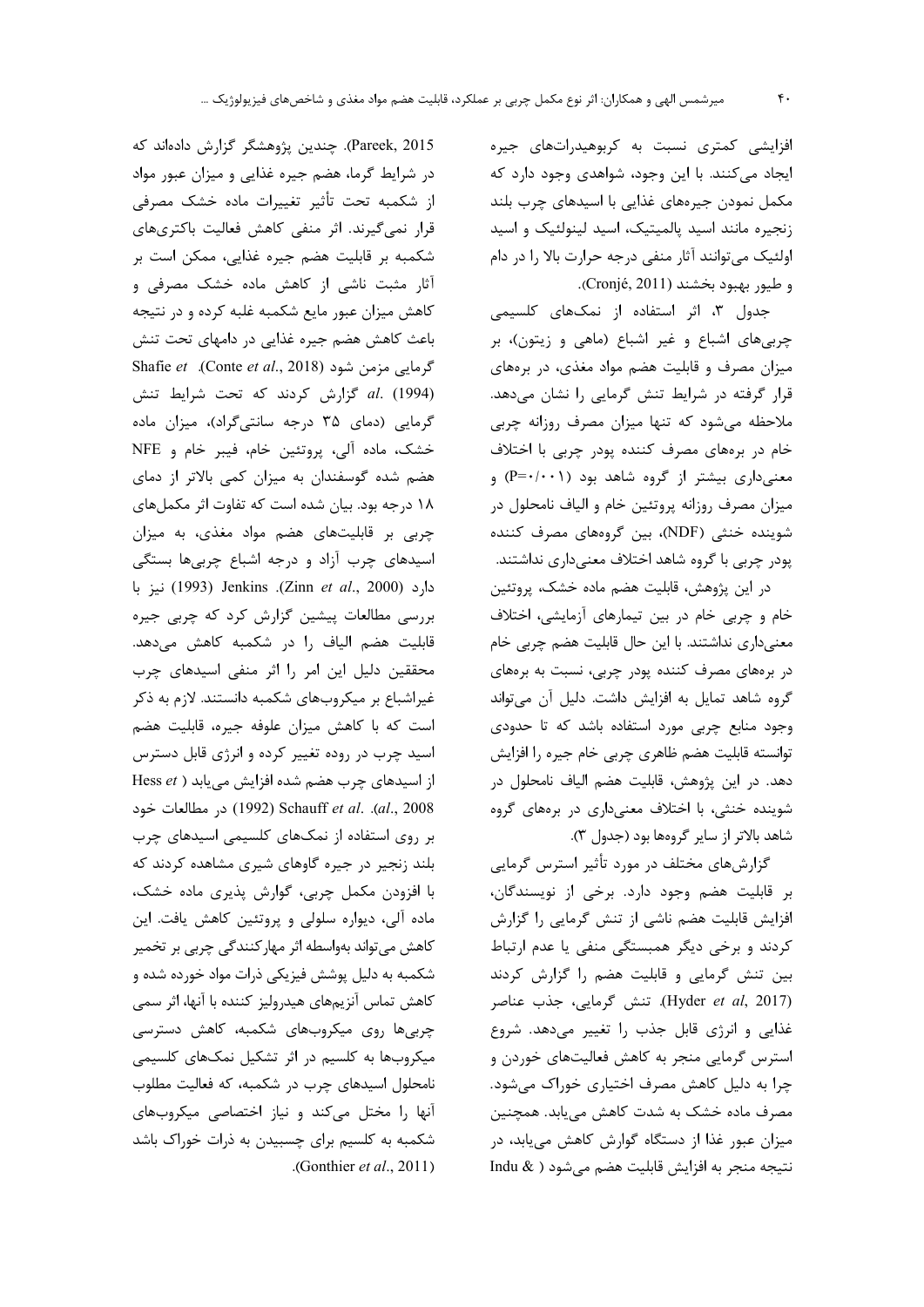| in growing lambs                 |                       |                      |                    |                      |            |         |  |  |  |
|----------------------------------|-----------------------|----------------------|--------------------|----------------------|------------|---------|--|--|--|
| Parameter                        | Without fat (control) | Fish oil             | Olive oil          | Saturated fat        | <b>SEM</b> | P-value |  |  |  |
| Nutrient intake (g/lamb per day) |                       |                      |                    |                      |            |         |  |  |  |
| $\mathbf{C}$ P                   | 213                   | 223.2                | 200                | 208                  | 0.4        | 0.409   |  |  |  |
| Ether extract                    | 53 b                  | 84 <sup>a</sup>      | 75.8 <sup>a</sup>  | 80 <sup>a</sup>      | 0.3        | 0.001   |  |  |  |
| <b>NDF</b>                       | 426                   | 456                  | 410                | 426                  | 0.9        | 0.386   |  |  |  |
| Nutrient digestibility $(\%)$    |                       |                      |                    |                      |            |         |  |  |  |
| DM                               | 72.15                 | 71.52                | 70.23              | 69.9                 |            | 0.75    |  |  |  |
| CP                               | 71.70                 | 68.72                | 68.48              | 68.28                | 1.48       | 0.668   |  |  |  |
| EE                               | $73.77$ <sup>ab</sup> | $76.22$ <sup>a</sup> | 76.09 <sup>a</sup> | $76.01$ <sup>a</sup> |            | 0.92    |  |  |  |
| <b>NIDE</b>                      | 526a                  | 46 <sup>b</sup>      | 127b               | 44.20 b              | 1/42       | 0.001   |  |  |  |

جدول ۳. اثر مکملسازی جیره با نمکهای کلسیمی اسیدهای چرب بر مصرف و قابلیت هضم مواد مغذی در برههای پرواری Table 3. The effects of dietary supplement of fatty acids calcium salts on intake and apparent digestibility of nutrients

SEM, Standard error of the mean; DM, Dry matter; CP, Crude protein; EE, Ether extract; NDF, Neutral detergent fiber.

چربے ها را در طول دورہ تنش گرمایے بھبود م بخشند (Conte et al., 2018).

### نتیجەگیری کلی

نتايج حاصل از اين مطالعه نشان داد كه افزودن پودر چربی نمکهای کلسیمی اسیدهای چرب امگا-٣ (روغن ماهي)، امگا-۹ (روغن زيتون) و اسيدهاي چرب اشباع (حاوی ۳۵٪ اسید پالمیتیک و ۵۰٪ اسید استئاریک) به جیرههای غذایی برههای در حال رشد در فصل تابستان، از طریق کاهش تغییر در پارامترهای فيزيولوژيک از جمله درجه حرارت رکتوم و تعداد تنفس، و جلوگیری از کاهش مصرف خوراک در شرایط گرمای تابستان، عملکرد رشد را در برمها افزایش داده و بر میزان بهرهوری برهها تاثیر مثبت مي گذارد. همچنين بين مكملهاي چربي با الگوي متفاوت اسیدهای چرب، تفاوتی وجود نداشت. .2017) Hyder et al (2017) گزارش کردند که بالا بودن دمای شکمبه، بر قابلیت هضم ماده خشک و فيبر نامحلول در شوينده خنثى (NDF) تأثير مثبت گذاشته، در حالی که بر قابلیت هضم مواد آلی (OM) تأثير منفي مي *گ*ذارد. قابليت هضم تغيير .<br>یافته در حیواناتی که تحت تنش گرمایی قرار دارند، به تغییر در فعالیت باکتریایی و جذب مواد مغذی شکمبه و روده نسبت داده می شود. تغذیه بیش از حد اسیدهای چرب غیراشباع که اثر سمی بر میکروبهای شکمبه دارند، می تواند منجر به کاهش هضم فيبر گردد (Jenkins & Palmquist, 1984). بهطور کلی جیرههای غذایی با کمتر از ۵ درصد .<br>مکمل چربی، هیچ *گ*ونه اثر منفی سمی بر میکرو فلور شکمبه ندارند. چربیهای محافظت شده از نشخوار در جیره غذایی، به طور قابل توجهی گرمای افزایشی متابولیکی را کاهش میدهند و نقش

#### **REFERENCES**

- Abel-Caines, S., Grant, R., Klopfenstein, T., Winowiski. T., Barney, N. (1998). Influence of nonenzymatically browned soybeans on ruminal fermentation and lactational performance of dairy cows. Journal of Dairy Science, 81, 1036-1045.
- 2. Aleksiev, Y. (2008). Effects of shearing on feed intake and milk yield in Tsigai ewes. Bulgarian Journal Agricultural Science, 14, 87-92.
- 3. Amani, A.D. (2017). Towards heat stress management in small ruminants-a review. Annals of Animal Science, 17(1), 59-88.
- 4. AOAC International. (2002). Official methods of analysis of the AOAC. (17<sup>th</sup> ed.). Association of Official Analytical Chemists. Arlington, VA, USA.
- 5. Belhadj Slimen, I., Chniter, M., Najar, T. & Ghram, A. (2019). Meta-analysis of some physiologic, metabolic and oxidative responses of sheep exposed to environmental heat stress. *Livestock Science*, 229, 179-187.
- 6. Braden, K.W., Blanton, J.R., Montgomery, J.L., Van Santen, E., Allen, V.G. & Miller, M.F. (2007). Tasco supplementation: effects on carcass characteristics, sensory attributes, and retail display shelflife. Journal Animal Science, 85, 754-768.